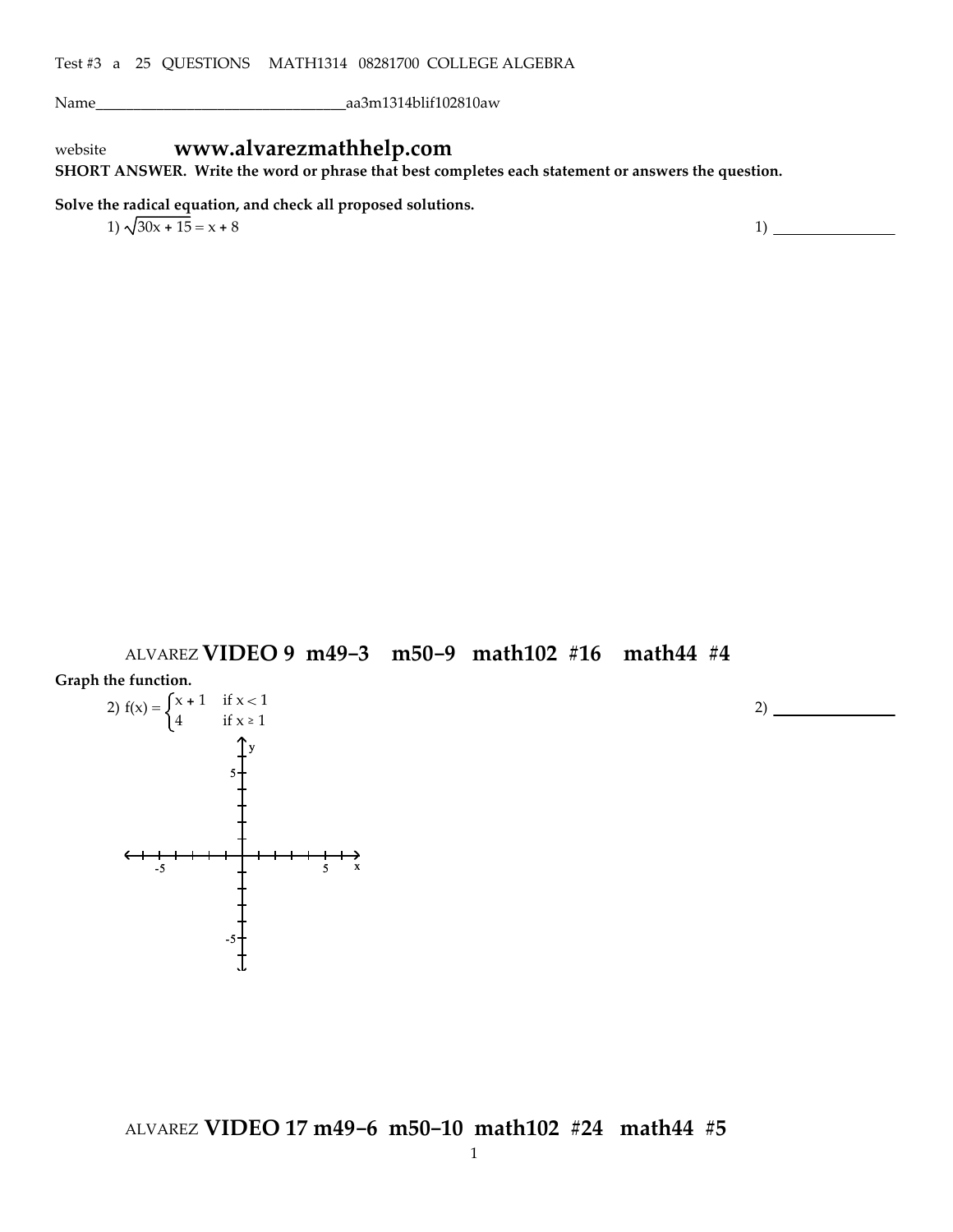**Find** and simplify the difference quotient  $\frac{f(x+h) - f(x)}{h}$ ,  $h \neq 0$  for the given function.

3)  $f(x) = x^2 + 5x + 6$  3)

## ALVAREZ **VIDEO 18 m49-7 m50-11 math102 #25 math44 #6**

Begin by graphing the standard absolute value function  $f(x) = |x|$ . Then use transformations of this graph to graph the **given function.** 4)  $h(x) = |x - 3| - 3$ 

-10 -8 -6 -4 -2 2 4 6 8 10 x <sup>y</sup> <sup>10</sup> 8 6 4 2 -2 -4 -6 -8 -10

4)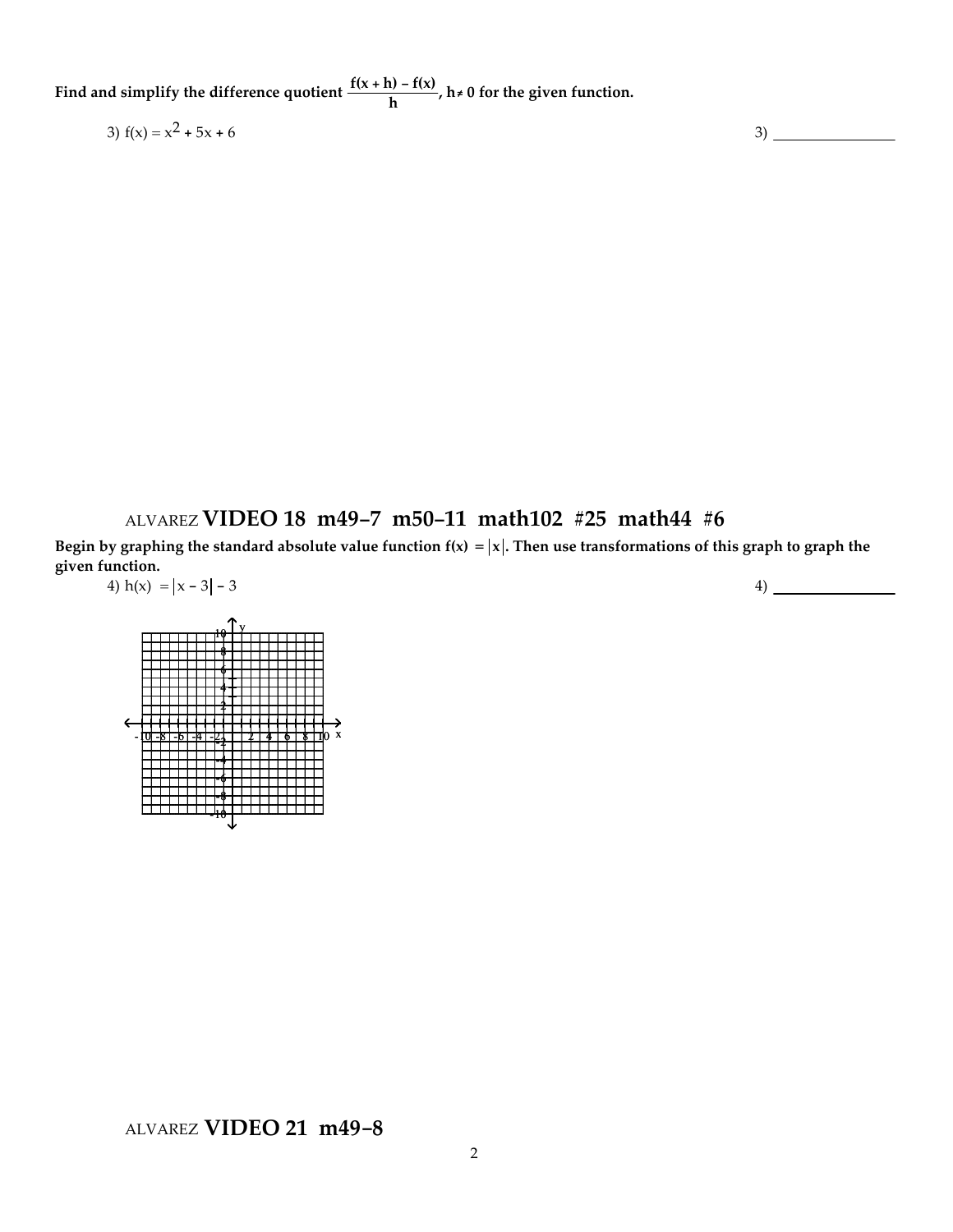**Find the domain of the function.** 5)  $f(x) = \sqrt{18 - x}$  5)

### **ALVAREZ VIDEO 23 m49-9 m50-12 math102 #30 math44 #7**

**For the given functions f and g , find the indicated composition.**

6)  $f(x) = 4x^2 + 3x + 6$ ,  $g(x) = 3x - 4$  $(g \cdot f)(x)$ 

6)

**ALVAREZ VIDEO 31 m49-14 m50-14 math102 #35 math44 #9 Find the distance between the pair of points.** 7)  $(-1, -3)$  and  $(-7, 5)$  7)

**ALVAREZ VIDEO 33 m49-15 m50-15 math102 #38 math44 #10**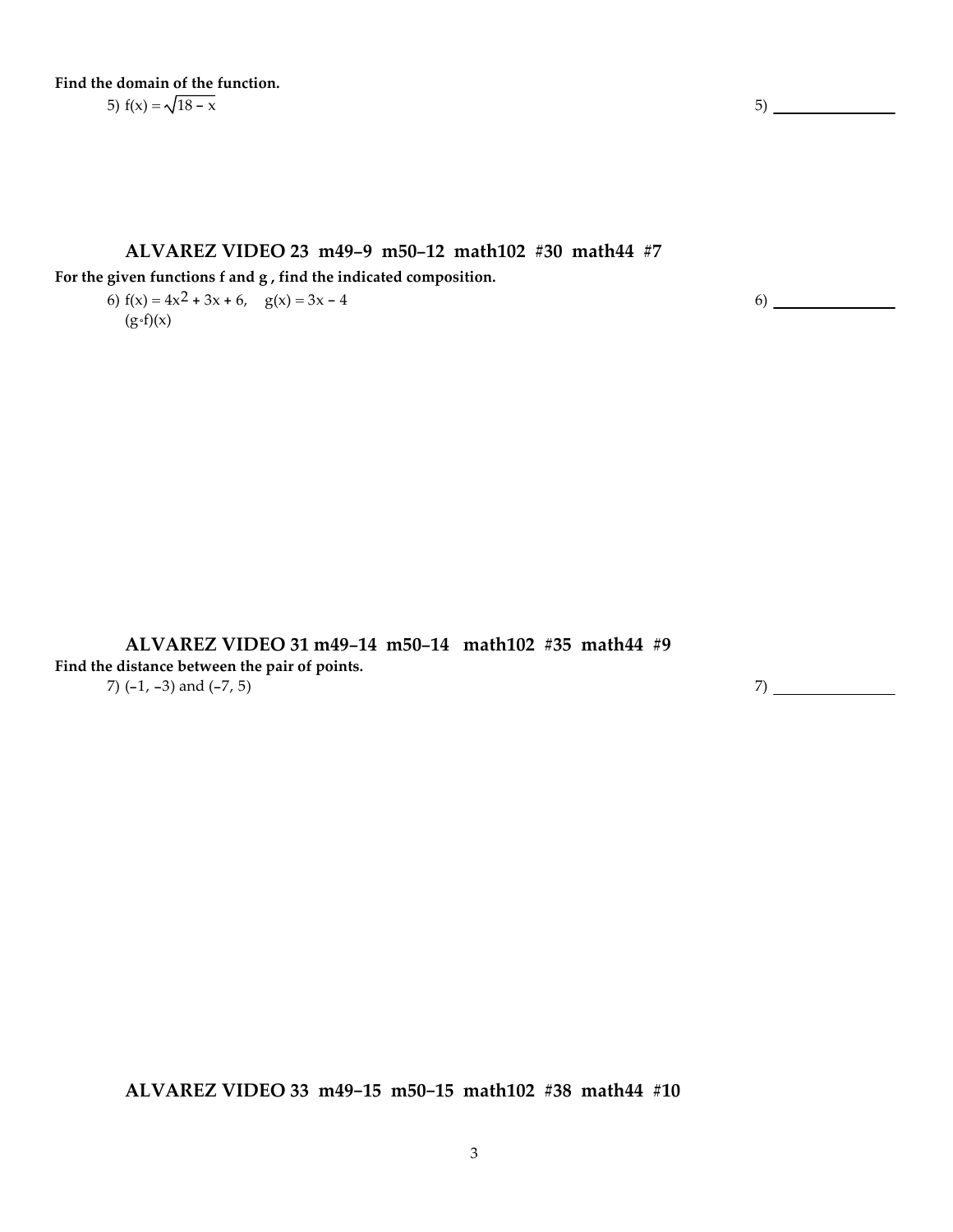### **Graph the equation.**



# **ALVAREZ VIDEO 36 m49-17 m50-17 math102 #41 m,ath44 #12**

## **Solve the problem.**

9) An arrow is fired into the air with an initial velocity of 160 feet per second. The height in feet of the arrow t seconds after it was shot into the air is given by the function

 $h(x) = -16t^2 + 160t$ . Find the maximum height of the arrow.

**ALVAREZ VIDEO 39 m49-20 math102 #44,45,46**

8)

9)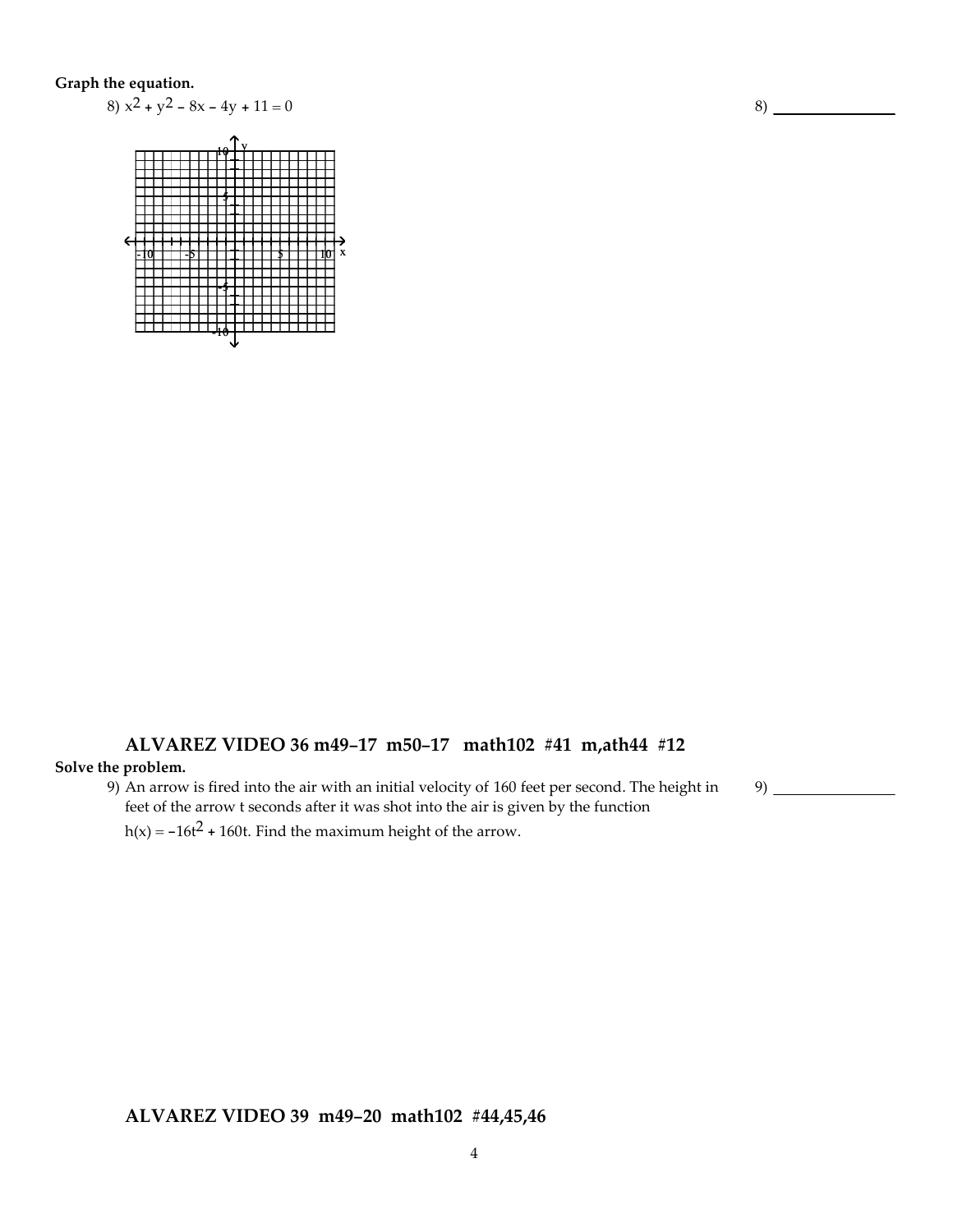**Graph the polynomial function.**



**ALVAREZ VIDEO 43 m49-22 m50-23 math102 #50 math44 #18** Solve the polynomial equation. In order to obtain the first root, use synthetic division to test the possible rational roots. 11)  $x^3 + 8x^2 - 18x + 20 = 0$  11)

**ALVAREZ VIDEO 49 m49-24 m50-22 m102-50 m44-17**

10)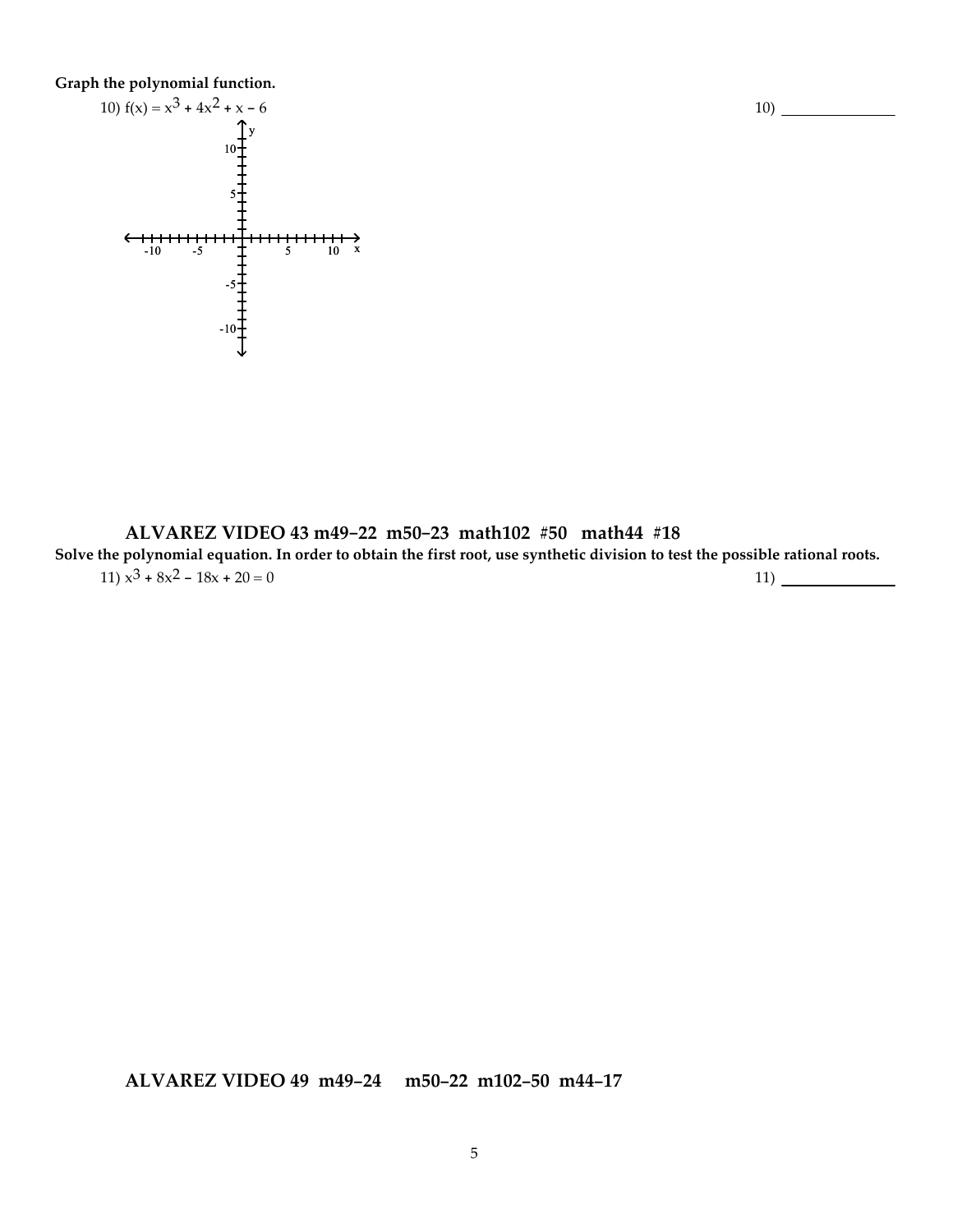**Find the vertical asymptotes, if any, of the graph of the rational function.**

$$
12) \frac{x - 49}{x^2 - 7x + 10}
$$

**ALVAREZ VIDEO 54 m49-27 m50-26 math102 #56 math44 #21 Find the slant asymptote, if any, of the graph of the rational function.**

13) 
$$
f(x) = \frac{x^2 + 6x - 5}{x - 4}
$$

12)

**ALVAREZ VIDEO 57 m49-30 m50-25 math102 #58 math44 #20 Find the domain of the logarithmic function.** 14)  $f(x) = \ln (8 - x)$  14)

**ALVAREZ VIDEO 63 m49-31 m50-30 math102 #61 math44 #24 Use properties of logarithms to expand the logarithmic expression as much as possible. Where possible, evaluate logarithmic expressions without using a calculator.**

| $\frac{4x^4}{\sqrt{5}}$<br>15) log<br>$\overline{\phantom{0}}$ | $\mathbf{v}$<br>$\lambda$<br>15<br>∸ |  |
|----------------------------------------------------------------|--------------------------------------|--|
| $6(x+5)^2$                                                     |                                      |  |

**ALVAREZ VIDEO 67 m49-32 m50-31,32 m102-62,63,64 m44-25,26 #62,63,64 math44 25,26**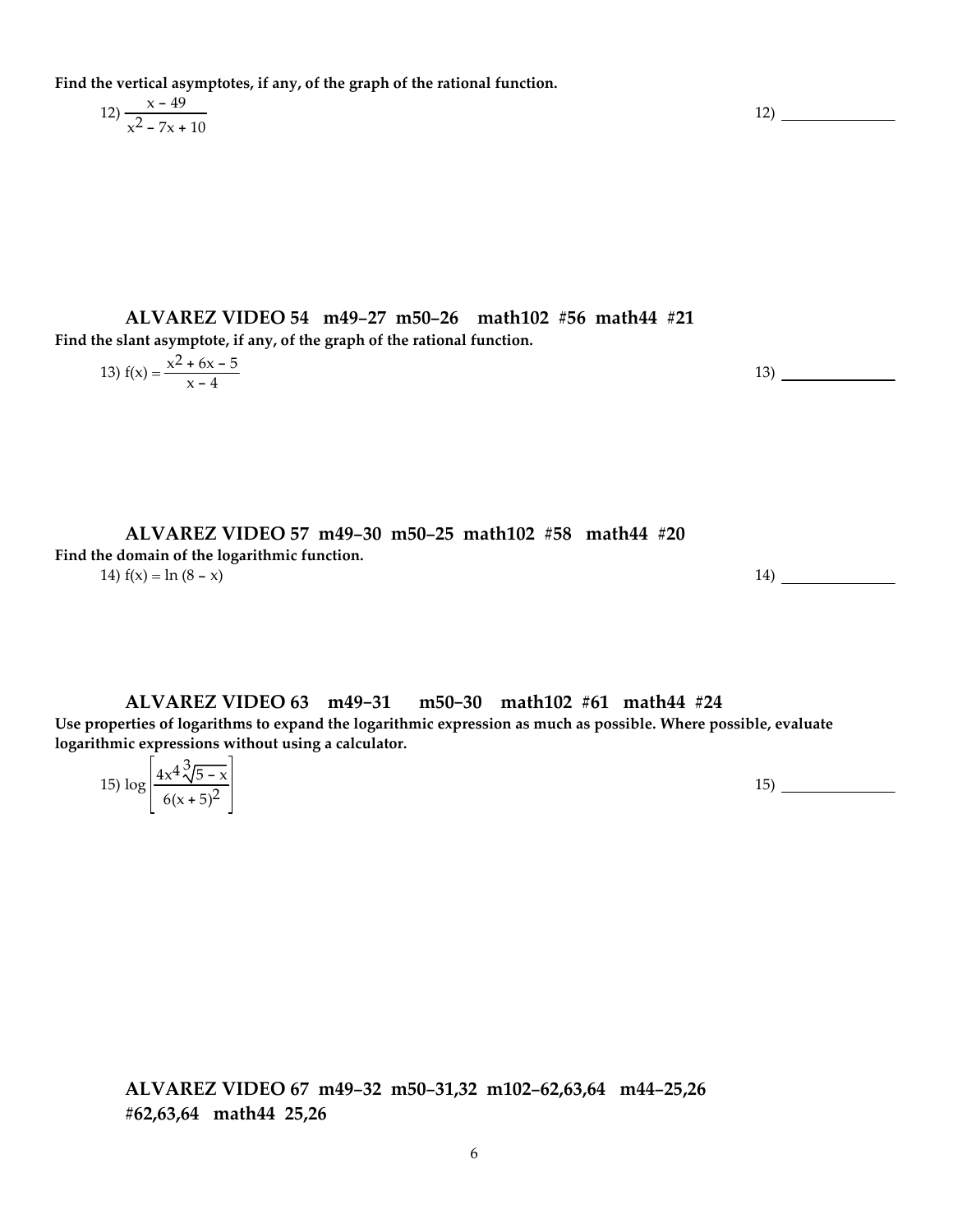Solve the equation by expressing each side as a power of the same base and then equating exponents.

## $16) 16^{x} + 7 = 64^{x} - 10$  16)  $\qquad 16)$

### **ALVAREZ VIDEO 70 m49-33 m50-33 math102 #65 math44 #27**

Solve the exponential equation. Use a calculator to obtain a decimal approximation, correct to two decimal places, for the **solution.**

| 17) $3^{x+6} = 8$ | 17) |
|-------------------|-----|

### **ALVAREZ VIDEO 73 M50-34**

Solve the logarithmic equation. Be sure to reject any value that is not in the domain of the original logarithmic **expressions. Give the exact answer.**

18)  $\log_4 (x-1) + \log_4 (x-7) = 2$  18)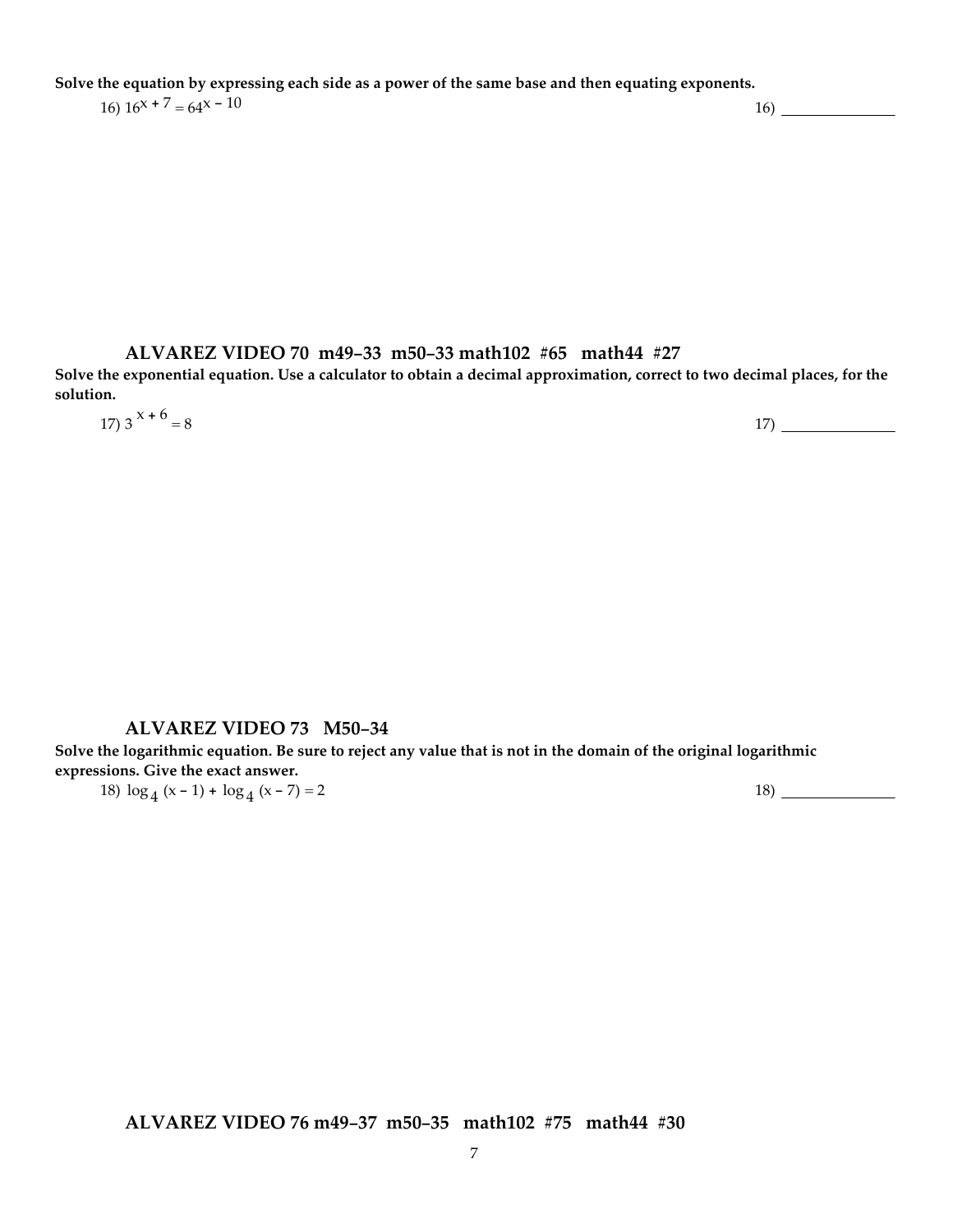**ALVAREZ VIDEO 79 M50-37** 20)  $\ln x + \ln (x - 1) = \ln 72$  20)

**ALVAERZ VIDEO 80 m49-40,41 m50-36,37,38 math102 #81 math44 #32**

8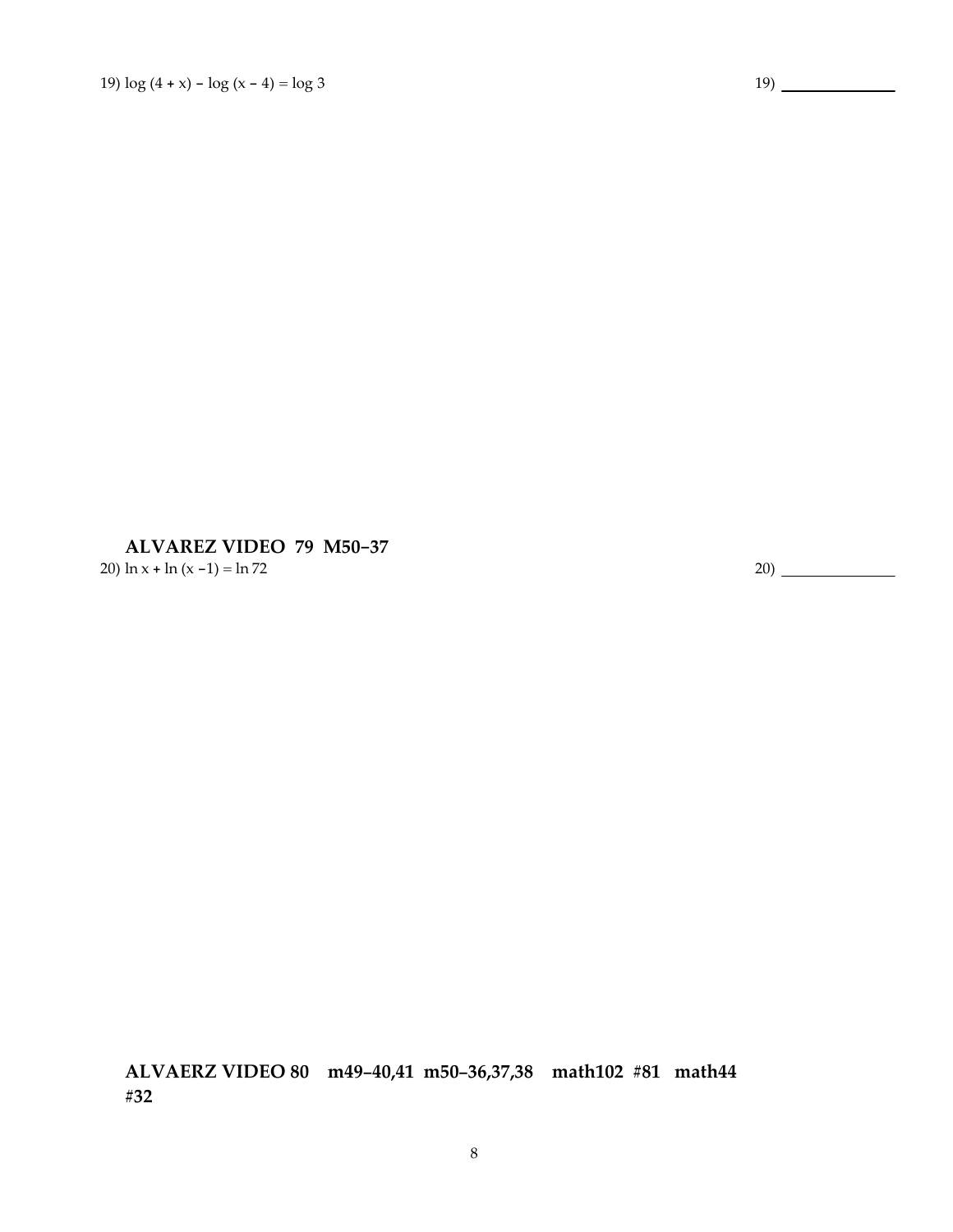### **Solve the problem.**

21) Find out how long it takes a \$3100 investment to double if it is invested at 8% compounded semiannually. Round to the nearest tenth of a year. Use the formula

$$
A = P\left(1 + \frac{r}{n}\right)^{nt}.
$$

### **ALVAREZ VIDEO 81 M50-39**

22) The population of a certain country is growing at a rate of 2.1% per year. How long will it take for this country's population to double? Use the formula  $t = \frac{\ln 2}{k}$ , which gives the time, t, for a population with growth rate k, to double. (Round to the nearest whole year.) 22)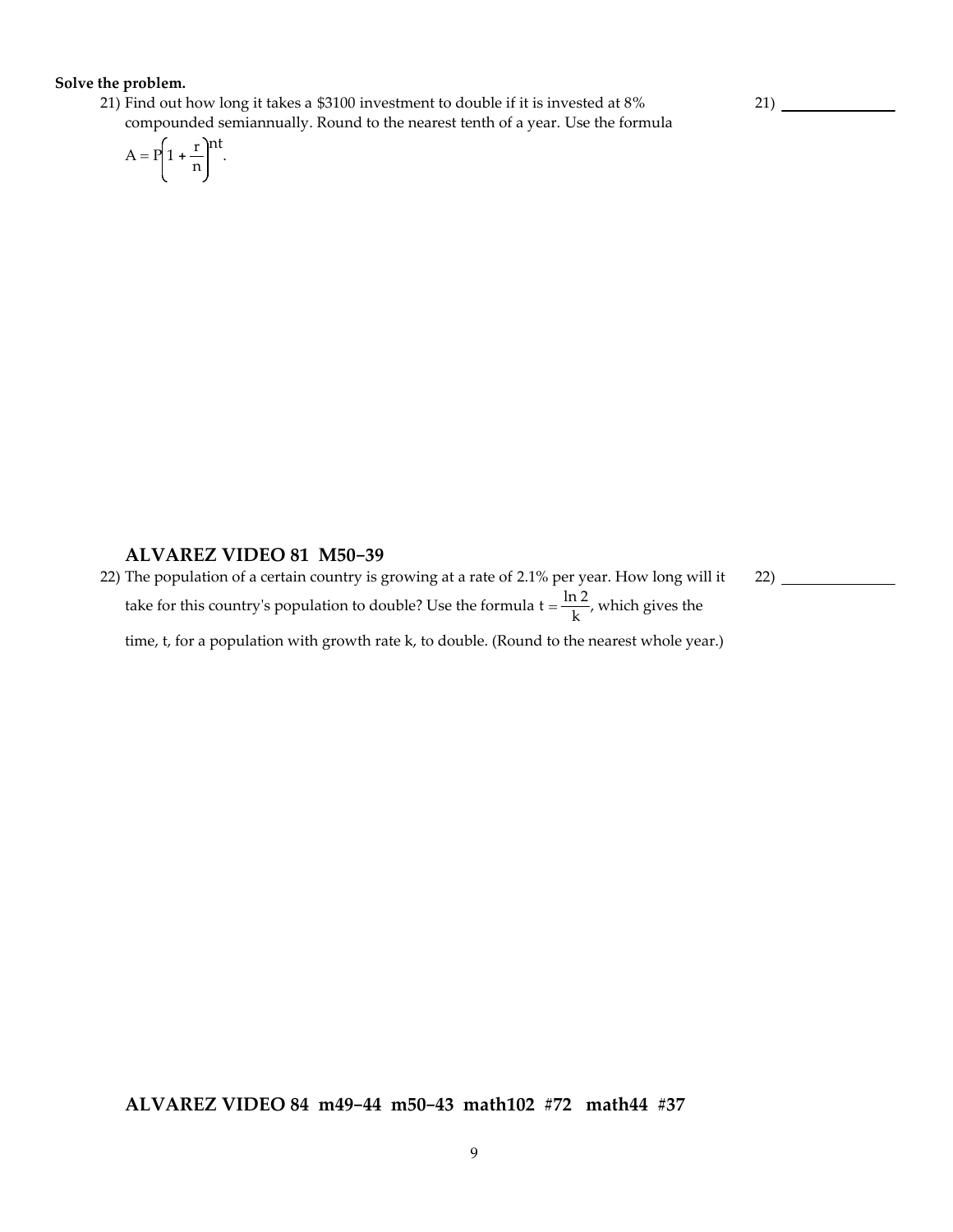**Solve the system of equations.**

23)  $x + y + z = 2$  $x - y + 2z = -1$  $2x + y + z = 1$ 

**ALVAREZ VIDEO 89 m49-46 m50-44 math102 #91 math44 #38 Find the indicated sum.**

| 24) $\sum_{1}^{5}$ (i <sup>2</sup> + 6) | 24) |
|-----------------------------------------|-----|
| $i = 3$                                 |     |

**ALVAREZ VIDEO 98 m49-47 m50-45 math102 #96 math44 #39 Write the first three terms in the binomial expansion, expressing the result in simplified form.**  $25)$  (x + 2)  $16$  25) 25

**ALVAREZ VIDEO 100 m49-49 m50-49 math102 #100,101 math44 #40**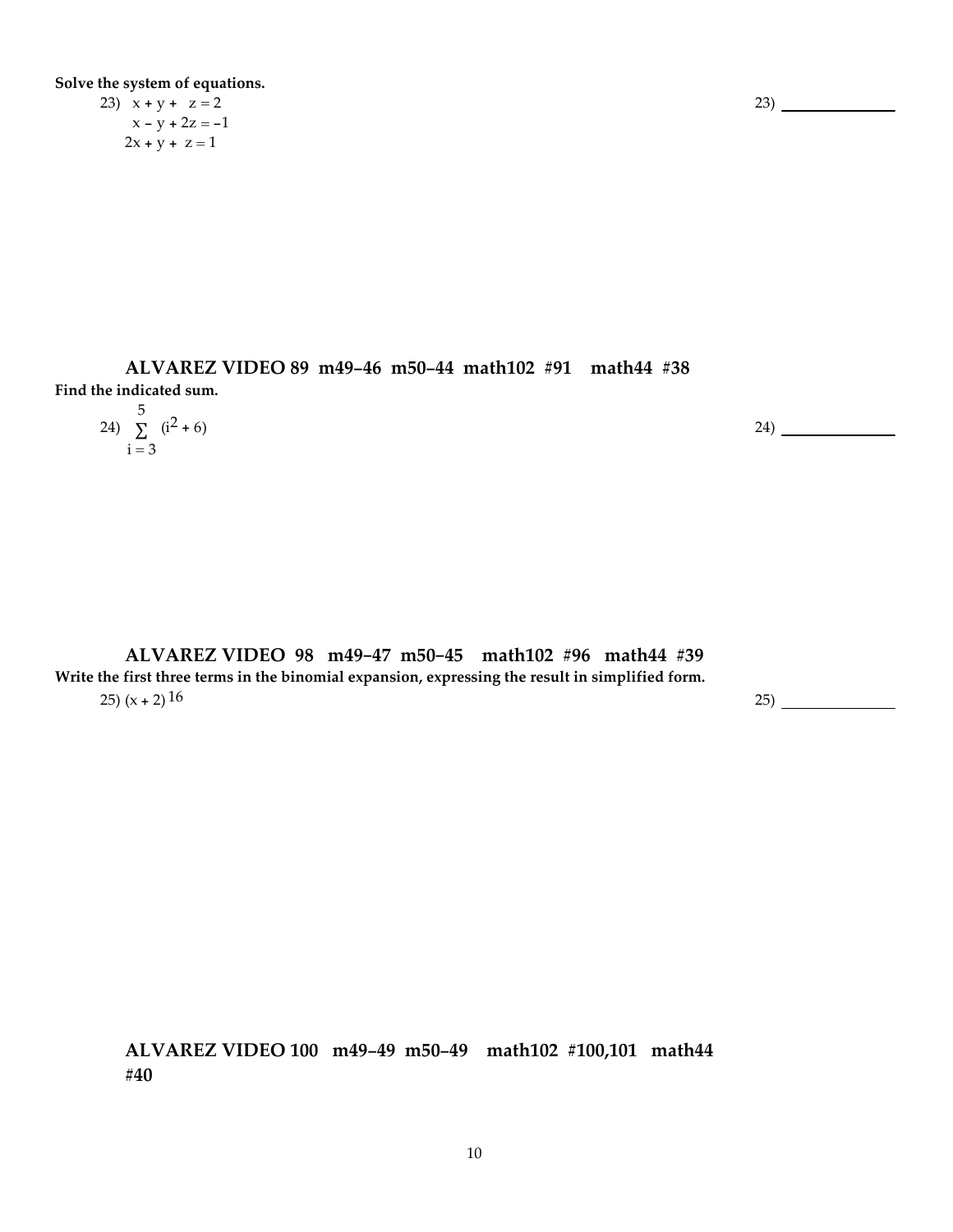Answer Key Testname: AAT3M1314BLIF102810AW